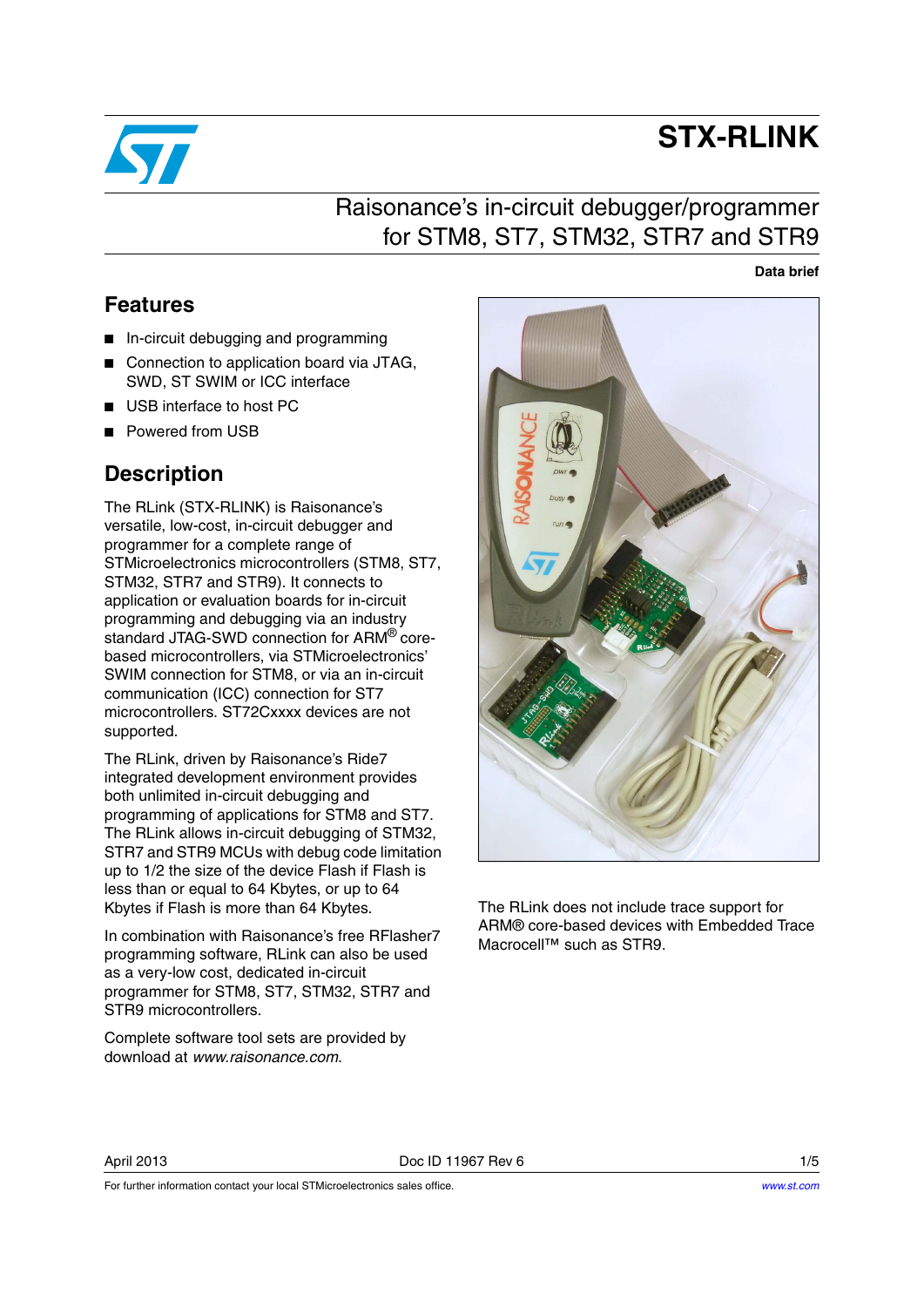### <span id="page-1-0"></span>**Architecture**

**RLink** - Raisonance's in-circuit debugging and programming tool supports SWIM, ICC, JTAG and SWD protocols and connects to your application board via one of the two adapters which provide the following connections:

- 4-pin SWIM adapter for STM8, and 10-pin ICC adapter for ST7
- 20-pin JTAG-SWD adapter for STM32 (JTAG-SWD), STR7 and STR9 (JTAG)

**C compiler toolsets** - Raisonance provides C compilers tailored to the complete range of supported microcontroller families. Compilers are fully optimizing and seamlessly integrated into Ride7, eliminating the need to edit complicated scripts and maximizing ease of use. Toolsets include:

- **Raisonance C compiler** for STM8 and ST7 (RKit-STM8), which features zero-page auto relocation for code size and performance optimization that is tailored to the architecture of these devices. The compiler chain is available from Raisonance in a free version (RKit-STM8 Basic license) that outputs code up to 2 Kbytes (effective date April 1st, 2013). Compiling code up to 32 Kbytes of code requires the RKit-STM8 Lite license. The RKit-STM8 Enterprise license allows compiling without limitation. For more information, see *www.raisonance.com*.
- **Raisonance GNU C/C++ compiler**, which supports with no limitation the full range of ST ARM<sup>®</sup> core-based microcontrollers in the STM32, STR9 and STR7 families.

**Raisonance's software** - RLink can be driven by Raisonance's integrated development environment (Ride7) or by other tools such as RFlasher7, some inline programming applications and ST tools (STVD and STVP).

**Ride7** - Drives the RLink and offers seamless control of software development tools (project manager, editor, compiler, assembler, linker, debugger, etc.) from an intuitive graphical interface.

It offers full integration of the relevant C/C++ toolsets, project management, code editor and SIMICE instruction set simulator.

The **RBuilder** feature allows users to rapidly configure device peripherals in a GUI and generate the C source code for peripherals at the click of a button, without writing a single line of code.

The optional **CodeCompressor** allows post-link optimization of the entire applications code using optimizations like in-lining, factorizing and peepholing, which can reduce application code by 5 to 15%.

- **RFlasher7** Raisonance's easy-to-use device programming interface drives RLink and allows users to erase, program, view and verify microcontroller memory. RFlasher7 also includes automated mode for automatic execution of programming sequences for mass programming and project mode that allows users to save their programming configurations. In this operating mode, tasks such as:
	- Flash memory erasing and programming
	- Flash or RAM memory dumping
	- Blank check, programming verifications
	- Mass programming process

become intuitive and can be achieved with only a few clicks.

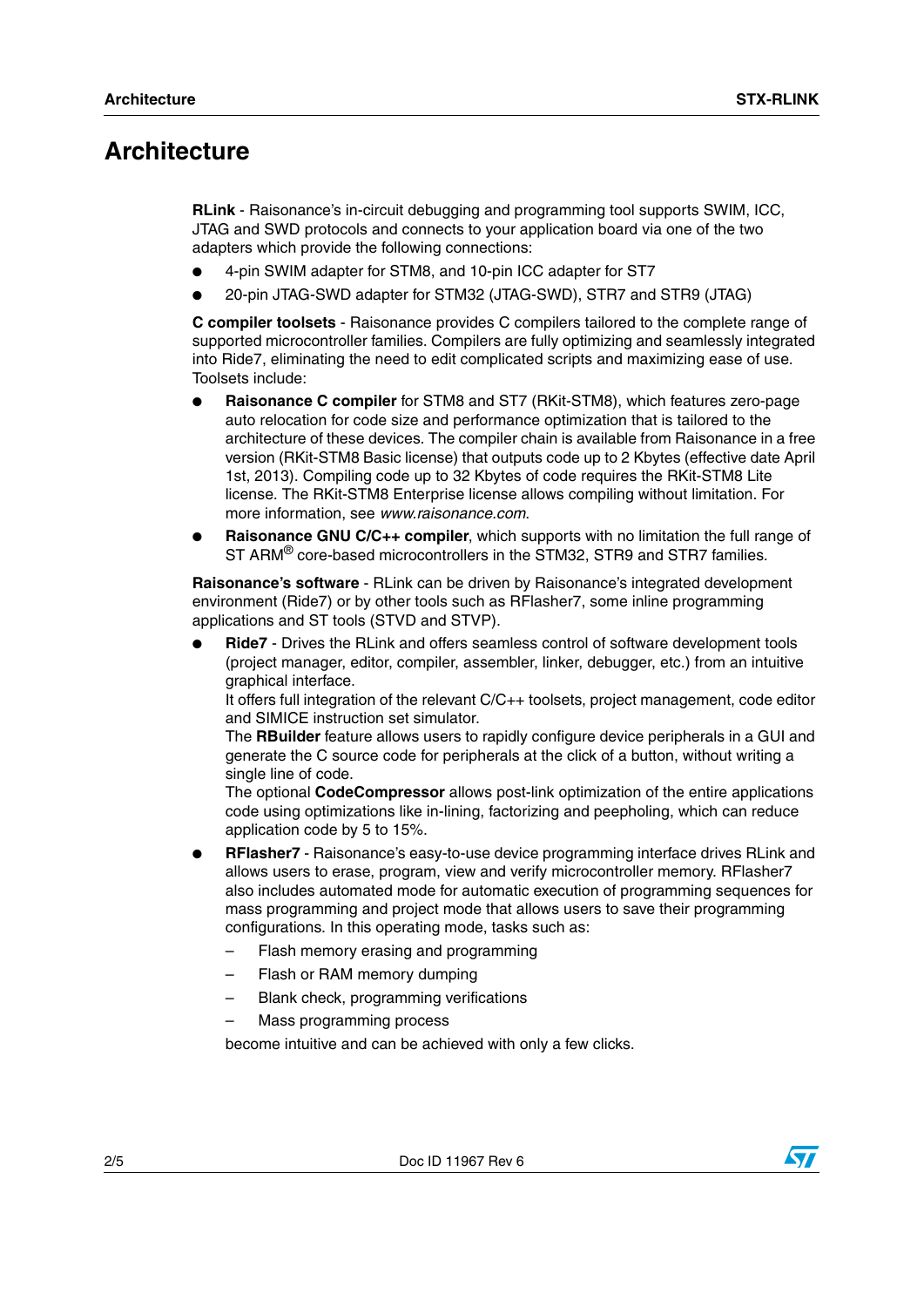## <span id="page-2-0"></span>**Ride7 integrated development environment**

All packages include:

- Free downloads of evaluation versions from *www.support-raisonance.com*
- Free **RFlasher7** programming software
- Color syntax highlighting editor
- Project manager
- High-level language debugging

### **Ride7 for STM32, STR7 and STR9 (Ride7 and RKit-ARM Lite)**

- GNU C/C++ toolset for ARM
- **SIMICE** simulator
- Available in free evaluation version that includes the unlimited GNU  $C/C++$  compiler.
- Debugging of supported ARM core-based 32-bit devices limited to up to 1/2 the size of the device Flash if Flash is less than or equal to 64 Kbytes, or up to 64 Kbytes if Flash is more than 64 Kbytes. For an unlimited debugging of ARM<sup>®</sup> core-based MCUs, RKit-ARM Lite license can be upgraded to the RKit-ARM Enterprise license (see *www.raisonance.com*).

### <span id="page-2-1"></span>**Ride7 for STM8 and ST7 (Ride7 and RKit-STM8 Lite)**

- Raisonance STM8/ST7 C compiler: free version with output limitation to 2 Kbytes (RKit-STM8 Basic license); compiling more than 2 Kbytes of code requires the RKit-STM8 Lite or the Enterprise license. See *www.raisonance.com* for more information.
- **SIMICE** simulator
- **RBuilder** application builder for quick, easy configuration of peripherals and generation of associated application source code (requires use of a C compiler).
- Supports CodeCompressor, Raisonance's optional post-link code optimizer. Applies optimizations such as inlining, factorization and peepholing.
- Available in free evaluation version with unlimited debugging.

### **Ordering information**

Raisonance development tools can be ordered from Raisonance or from your nearest ST Distributor or sales office.

When ordering the RLink from ST, use the STX-RLINK order code.

For more information, documentation and downloads, refer to *www.raisonance.com*. For supported microcontrollers, refer to *www.raisonance.com* or the STMicroelectronics microcontroller support site, *www.st.com/mcu*.

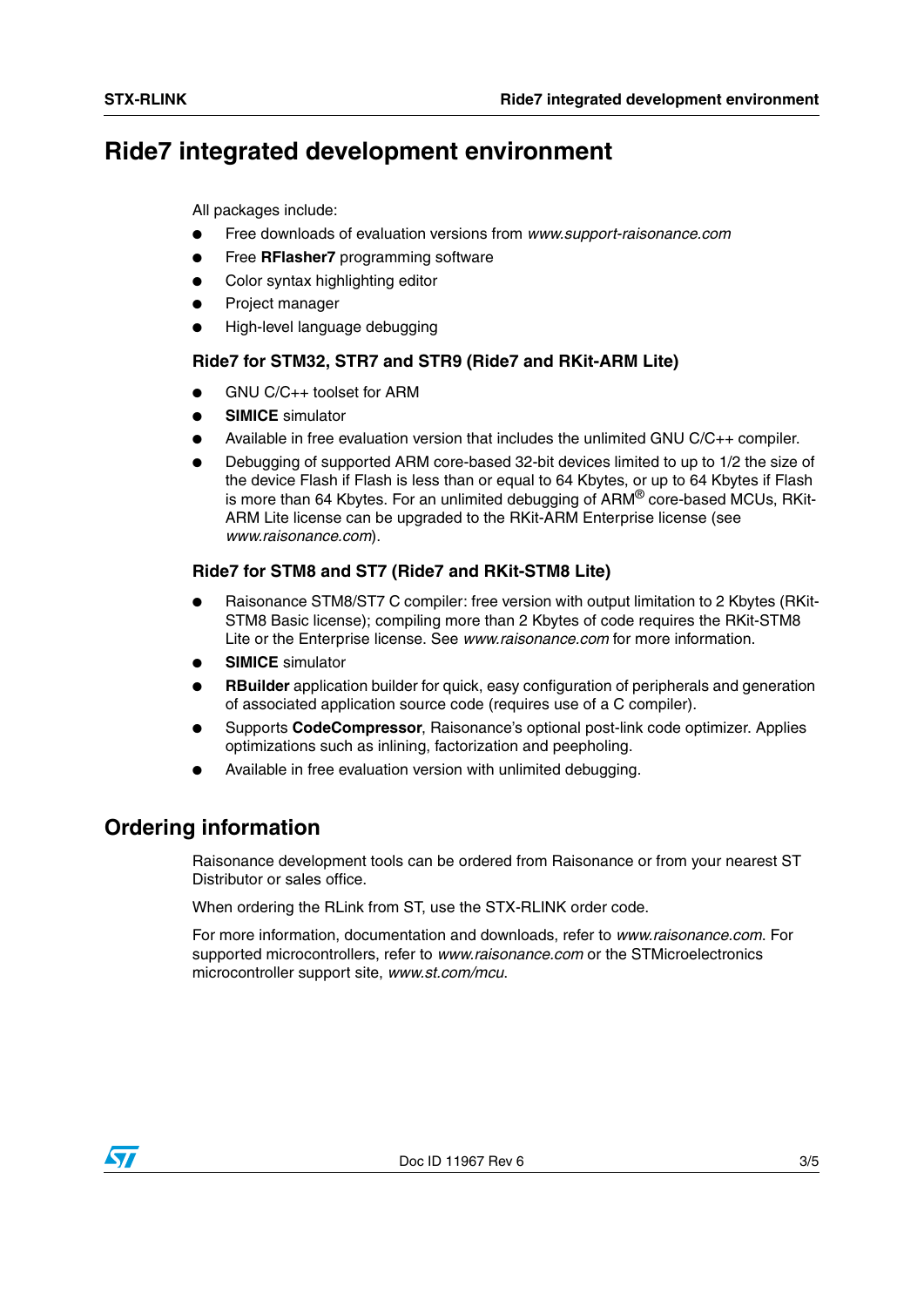# **Revision history**

| Date        | <b>Revision</b> | <b>Changes</b>                                                                                                                                                                                  |
|-------------|-----------------|-------------------------------------------------------------------------------------------------------------------------------------------------------------------------------------------------|
| 01-Dec-2005 |                 | Initial release.                                                                                                                                                                                |
| 08-Feb-2006 | 2               | Corrected to indicate in-circuit debugging capabilities and Code<br>Compressor for ST7                                                                                                          |
| 20-Jun-2006 | 3               | Added STR9 microcontroller family to supported devices                                                                                                                                          |
| 30-Jun-2008 | 4               | Added STM8 and STM32 microcontroller families to supported<br>devices and reformatted the document                                                                                              |
| 14-Dec-2012 | 5               | Removed all references to uPSD, and updated the figure.<br>Updated the Features, the Description, the Architecture and the<br>Ride7 integrated development environment.                         |
| 16-Apr-2013 | 6               | Updated the "Raisonance C compiler" bullet in the Architecture<br>section, and the "Raisonance STM8/ST7 C compiler" bullet in the<br>Ride7 for STM8 and ST7 (Ride7 and RKit-STM8 Lite) section. |

Table 1. **Document revision history**